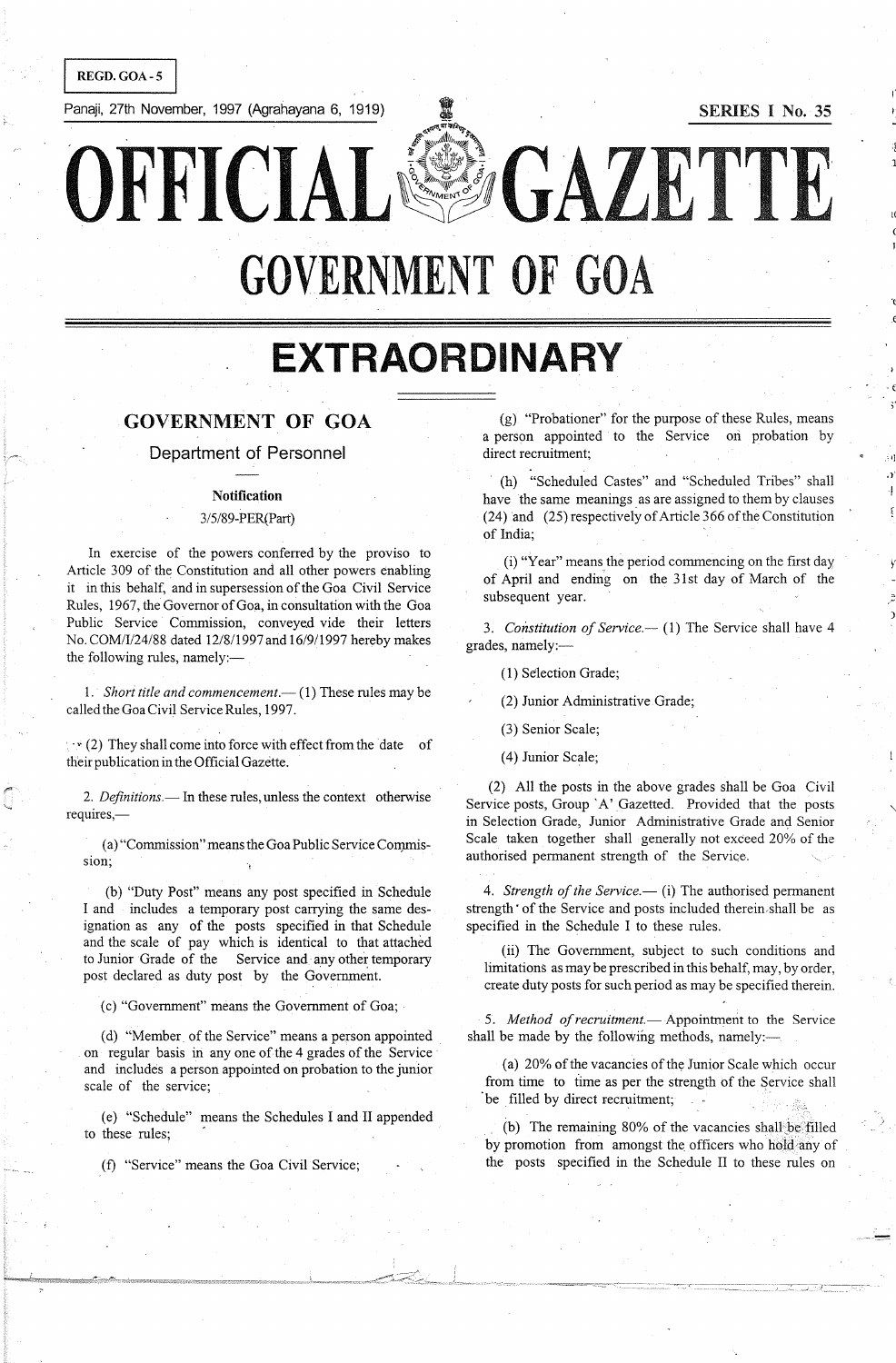606 *SERIES I No.' 35* 

 $\ell$ 

i. I' , <

I -

regular basis for a minimum period of five years under the Govemment of Goa.

*6. Eligibility.-* The candidate to be eligible for appointment to the Service through direct recruitment should be a degree holder of a recognised University and should be les's than 35 years of age, relaxable for Government servants as per the orders issued by the Government from time to time. The candidate should have adequate knowledge of Konkani.

*7. Competitive examination.-* A competitive examination for direct recruitment to the Service shall be conducted by the Commission, in the manner notified by the Government, from time to time. The dates on which and the places at which the examination will be held, shall be fixed by the Commission,

8. *Decision of the Commission to be final.*— The decision of the Commission as to the eligibility or otherwise of a candidate for admission to the examination shall be final and no candidate to whom a certificate of admission has not been issued by the Commission shall be admitted to the examination.

9. List of successful candidates. The Commission shall forward to the Government a select list, arranged in the order of merit of the candidates, who have qualified by such standards as the Commission may detennine.

10. Preparation of Eligibility List.-- (1) Every year, with reference to the 1st of April of that year, the Govemment shall prepare an eligibility list of officers holding various 'posts refened to as feeder posts in the Schedule II for the purpose of promotion to the Junior Scale of the Service. Such list shall be circulated to all the officers holding such posts,

(2) For the purpose of sub-rule (1), an officer shall be considered as eligible for promotion to the Junior Scale of the Service, if such officer has held a post specified in the Schedule II on regular basis for a minimum period of 5 years.

(3) The selection of the candidates shall be made on the basis of merit, with due regard to seniority.

*11. The constitution of' the Selection Committee.-* Recruitment under rule 5 shall be made on the recommendation of a Selection Committee (hereinafter referred to as the "Committee"), consisting of:-

*Chairman:* 

(i) The Chairman or a Member of the Commission;

#### *Members:*

- (ii) The Chief Secretary or some other equivalent senior officer to be nominated by the Chief Secretary;
- (iii) The Secretary (Personnel), and if the Secretary (Personnel) happens to be the Chief Secretary, then any other senior Secretary to be nominated by the Chief Secretary.

*12. Conditions of eligibility and procedure for selection.-*(1) The Committee shall consider, from time to time, the cases of officers eligible under clause(b) of rule 5, who

have served in the posts specified in the Schedule II for not less than 5 years in regular service and prepare a select list of officers recommended. taking into account the actual . vacancies at the time of selection. The selection for inclusion in the list shall be based on merit and suitability in all respects for appointment to the service with due regard to seniority.

(2) The names of persons included in the select list shall be arranged in the order of merit.

(3) The select list so prepared shall be forwarded by the Committee to the Govemment..

(4) The select list forwarded by the Committee shall ordinarily be in force during the year in which it is prepared or until a fresh select list is prepared for the purpose in accordance with these rules, whichever is earlier.

13. *Initial appointment of persons to the Service.*-- The Officers holding any of the posts, either in officiating or in substantive capacity, under the Goa Civil Service Rules, 1967 and included in the Schedule, at the commencement of these rules, shall be deemed to have been appointed to the Service.

14. *Appointment to the Service.* (1) Appointment to the Service shall be made in the order of merit from the select list refened to in the sub-rule(3) of rule 12 with due regard to the proportion specified in rule 5.

(2) All appointments to the Service shall be made to the Selection Grade,Junior Administrative Grade, Senior Scale or Junior Scale of the Service and not against any specific post included in the Service.

(3) All appointments to the Selection Grade and Junior Administrative Grade shall be treated as non-functional.

15. Period of probation.- Every person appointed to the Junior Scale of the service under rule 5 shall be on probation for a period of 2 years.

16. Training and Departmental examination.- A person appointed to the Service under rule 5, shall undergo such training and pass, during the period of probation, such departmental examination, as may be laid down by the Government in consultation with the Commission:

Provided that the officers who have attained 50 years of age and above and who are appointed under clause (b) of rule 5, may be exempted from passing the departmental examinations.

17. Confirmation in the Service.-The Government may, in consultation with the Commission, confirm in the Service, any person who has been appointed under clause (a) of rule 5 and declare to have satisfactorily completed his period of probation.

18. Appointments to duty posts of the Service.-- Every duty post shall be held by a member of the Service.

19. Seniority.-The relative seniority of direct recruits and promotees shall be determined in accordance with the provisions of the Goa Govemment(Seniority) Rules, 1967. as in force.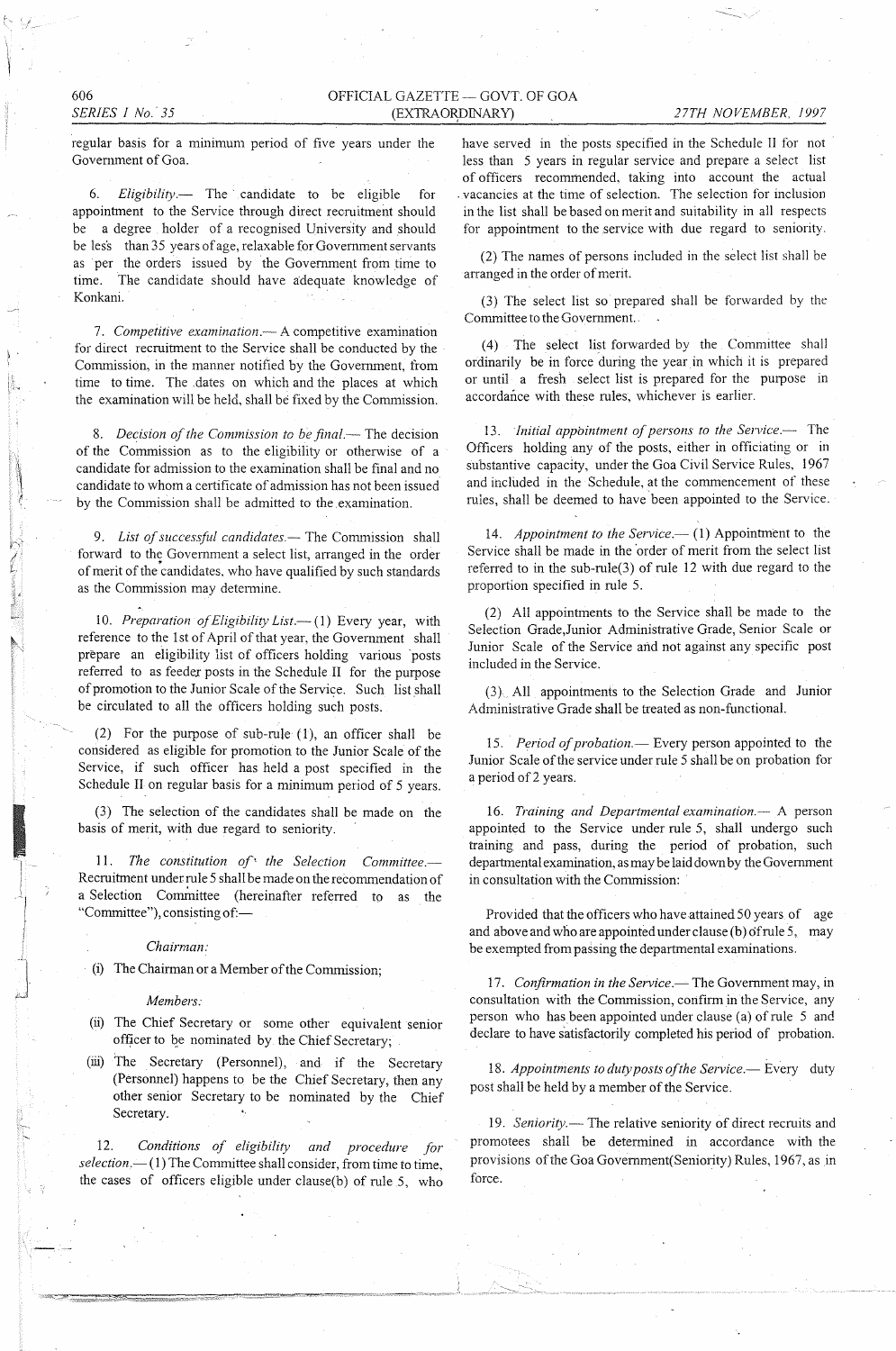*27TH NOVEMBER. 1997* 

20. Pay and allowances.—The scales of pay attached to the Service shall be as follows:-

(i) Selection Grade  $-$  Rs. 4500-150-5700 (Pre-revised)

(ii) Junior Adminis- --Rs. 3700-125-4700-150-5000 (-do-) trative Grade

(iii) Senior Scale  $-Rs:3000-100-3500-125-4500$  (-do-)

(iv) Junior Scale  $-$ Rs.2200-75-2800-EB-100-4000 (-do-)

21. *Promotion to the Senior Scale.* - (1) Promotion of the members of the Service to the Senior Scale shall be made in consultation with the Commission on the basis of merit with due regard to seniority.

(2) An officer with a minimum of  $8$  years of regular service in the Junior Scale of the Service shall be eligible for being considered for appointment to the Senior Scale:

Provided that where a person is considered for such appointment, all persons senior to him in the Junior Scale shall be considered irrespective of the fact whether or not they fulfil the requirements as to the minimum of 8 years of regular service in the Junior Scale.

22. *Appointment to the Junior Administrative Grade.*-- (1) Appointment of members to the Junior Administrative Grade shall be made by promotion on the basis of seniority, subject to fitness, on the recommendation of the Committee as constituted under rule 11.

(2) A Senior Scale Officer with the minimum of 12 years of regular service in the Service including two years regular service in Senior Scale shall be eligible for being considered for promotion to the Junior Administrative Grade:

Provided that where a person is considered for such appointment, all persons senior to him in the Senior Scale shall also be considered irrespective of the fact whether or not they fulfil the requirement as to the minimum of 12 years of regular service in the scale.

23. *Appointment to Selection Grade.*—(1) Appointment of members to the Selection Grade shall be made by promotion, on the basis of seniority, subject to fitness, on the recommendation of the Committee as constituted under rule 11.

(2) A Junior Administrative Grade officer with minimum of 16 years of regular service in the Service including 2 years regular service in Junior Administrative Grade shall be eligible for being considered for promotion to the Selection Grade:

Provided that where a person is considered for such appointment, all persons senior to him in the Junior Administrative Grade shall also be considered irrespective of the fact whether or not they fulfil the requirement as to the minimum of 16 years of regular service in the cadre.

24. *Disqualification.* - (a) No person who has more than one wife living or who having a spouse living, marries in any case in which such marriage is void by reason of its taking place during the life-time of such spouse, shall be eligible for appointment to the Service, and

(b) no woman whose marriage is void by reason of the husband having a wife living at the time of such marriage or who has married a person who has a wife living at the time of suc<sup>1</sup> marriage, shall be eligible for appointment to the Service:

Provided that the Government may, if satisfied that there are special grounds for so ordering, exempt any person from the operation of this rule.

*25. The crucial date for eligibility of officers for* . *promo tion.*— The crucial date for determining the eligibility of the officers for promotion to any Grade in the Service shall be the 1 s' of April of the year in which the D.P.C. meets.

26. *Regulations* - The Government may make regulations of issue instructions in consultation with the Commission, no' inconsistent with these rules, to provide for all matters for whicl provision 'is necessary or expedient for the purpose of giving effect to these rules.

27. *Residuary matters*. - In regard to matters not specifically covered by these rules or by regulations or orders issued thereunder or by special orders, the members of the Service shall be governed by the rules, regulations and orders applicable to corresponding officers serving in connection with file affairs of the State.

28. *Interpretation.*— If any question arises as interpretation of these rules, the same shall be decided Government in consultation with the Commission.

*29. Saving.-* Nothing in these rules shall affect reservations and other concessions required to be provided for Scheduled Castes, Scheduled Tribes and other special categories of persons in accordance with the orders issued by the Central Government from time to time in this mat  $\sigma_{\text{1a}}^{\text{1a}}$  .  $\sigma_{\text{2a}}^{\text{1a}}$ 

-30. *Power t9 relax.-*Where the Govemment is of the opinion that it is necessary or expedient so to do, it may, by order, for reasons to be recorded in writing and in consultation with the Commission, relax any of the provisions of these rules with respect to any class or category of persons or posts.

# SCHEDULE<sub>1</sub> *(see* rule 4 )

The authorised permanent strength of the Service and the nature of posts included therein are as follows:-

*Sanctioned Strength* 

| (1) Specific posts under the Government of Goa |  | 96          |
|------------------------------------------------|--|-------------|
| (2) Deputation/Leave/Training reserve          |  | $\ldots$ 64 |

160

 $\mathcal{L} = \mathcal{L}$ 

inclusive of posts added subsequent to the formation- $\zeta$ the Service. The above figures includes the following posts:-

607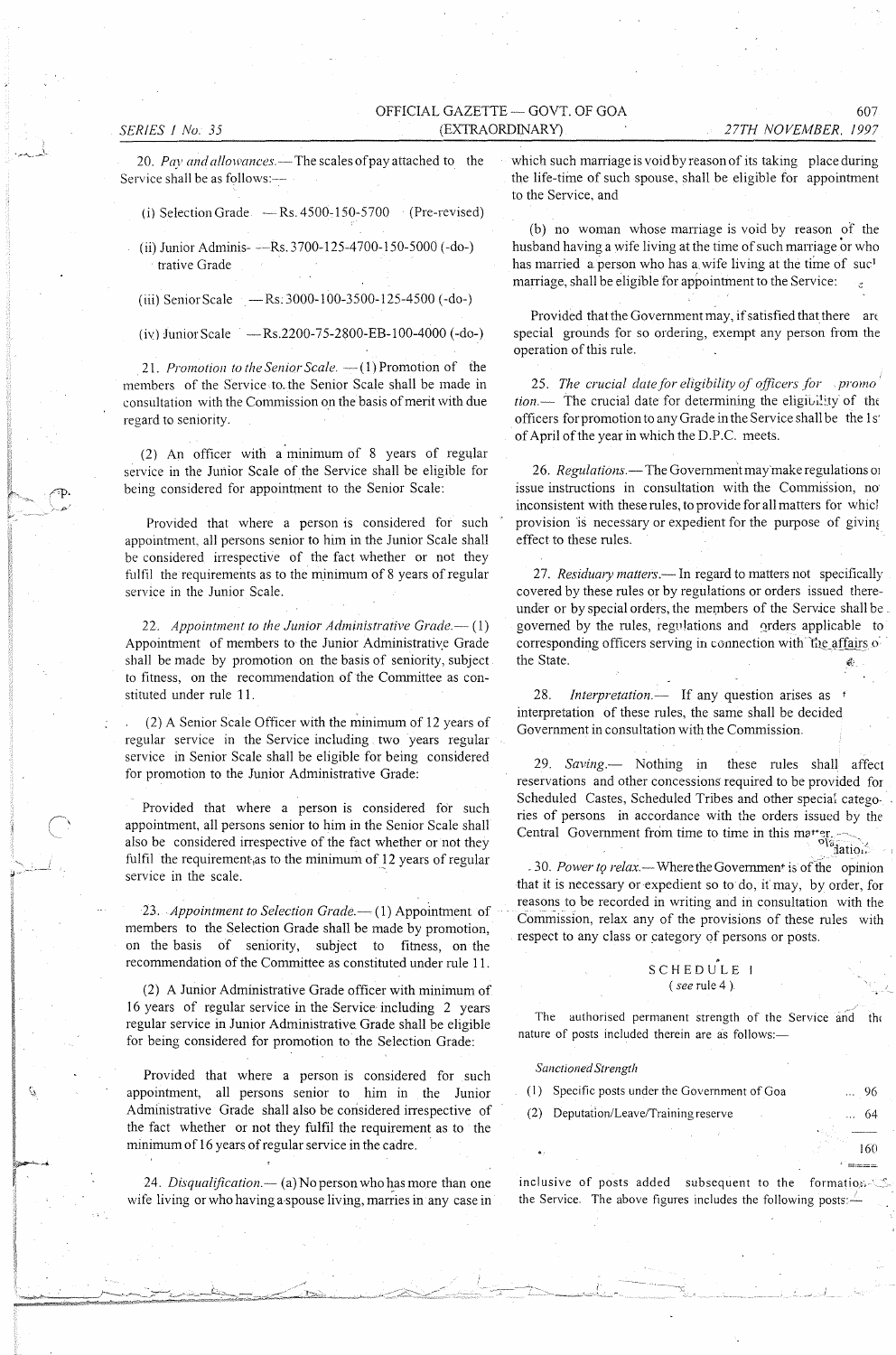OFFICIAL GAZETTE - GOVT. OF GOA (EXTRAORDINARY)

# *:,'RIES 1 No. 35*

"8

#### . (EXTRAORDINARy) *27TH NOVEMBER, 1997*

|                | Senior posts                                                                                      |                |
|----------------|---------------------------------------------------------------------------------------------------|----------------|
| (1)            | Special Secretary to the Government(GA)                                                           |                |
| (2)            | Heads of Departments                                                                              | 13             |
|                | (i) Registrar of Co-operative Societies                                                           |                |
|                | (ii) Director of Civil Supplies                                                                   |                |
|                | (iii) Director of Transport                                                                       |                |
| K <sub>c</sub> | (iv) Director of Tourism<br>(v) Director of Social Welfare                                        |                |
|                | (vi) Director of Printing and Stationery.                                                         |                |
|                | (vii) Director of Settlement and Land Records                                                     |                |
|                | (viii) Director of Employment<br>(ix) Director of Municipal Administration                        |                |
|                | (x) Director of Panchayats                                                                        |                |
|                | (xi) Director of Vigilance                                                                        |                |
|                | (xii) Director of Women & Child Development<br>(xiii) Director of State Lotteries                 |                |
|                |                                                                                                   |                |
| (3)            | Joint Secretaries to the Government                                                               | 6              |
| (4)            | Additional Collectors of Districts                                                                | 2              |
| (5)            | Directors of Administration in various Departments<br>(i) Directorate of Education                | 6              |
|                | Directorate of Health Services<br>(ii)                                                            |                |
|                | (iii) Goa Medical College                                                                         |                |
|                | (iv) Electricity Department                                                                       |                |
|                | (v) Public Works Department<br>River Navigation Department.<br>(v <sub>1</sub> )                  |                |
| (6)            | Joint Director of Industries                                                                      | 1              |
| (7)            | Commissioner of Departmental Inquiries                                                            | 1              |
| (8)            | Director of Estates                                                                               | . 1            |
|                | p. (9) Secretary, Public Men's Corruption Commission                                              | $\cdot$ 1      |
| refe.          |                                                                                                   |                |
| of pro         |                                                                                                   | 32             |
| be circ        |                                                                                                   |                |
|                | Junior posts                                                                                      |                |
| coi            | Deputy Collectors/Sub-Divisional Magistrates/<br>Additional Deputy Collectors                     | 14             |
|                | (2) Special Land Acquisition Officers                                                             | 3              |
|                | (3) Deputy Director, Panchayats                                                                   | 2              |
| (4)            | Assistant Commissioner, Excise                                                                    | 2<br>الووه     |
| (5)            | Assistant Commissionr, Sales Tax                                                                  | 2              |
|                | If nning Officer, Directorate of Industries<br>Deputy Registrar of Co-operative Societies         | 1              |
| (7)<br>(8)     | Deputy Registrar, Engineering College                                                             | 4<br>1         |
| (9)            | Deputy Registrar, Government Polytechnic                                                          | -1             |
| (10)           | Deputy Director, Civil Supplies                                                                   | 1              |
| (11)           | Deputy Director, Vigilance                                                                        | $\cdot$ 1      |
| (12)           | Under Secretaries to the Government                                                               | 16             |
| (13)           | Superintendent of Jail                                                                            | Ŧ              |
| $^{(4)}$       | Deputy Directors of Administration in various                                                     | 8              |
|                | Departments.<br>Labour Commissioner                                                               |                |
|                | (i)<br>(ii)<br>Directorate of Agriculture                                                         |                |
|                | (iii)<br>Irrigation Department                                                                    |                |
|                | Institute of Psychiatry & Human Behaviour<br>(iv)<br>$\epsilon$                                   |                |
|                | (v)<br>Forest Department<br>Directorate of Animal Husbandry & Veterinary Services<br>(vi)         |                |
|                | (vii)<br>Directorate of Social Welfare                                                            |                |
|                | (viii)<br>Directorate of Fisheries                                                                |                |
| 5)             | Forest Settlement Officer                                                                         |                |
| :T6)<br>17)    | Additional Director of Municipal Administration<br>Deputy Controller, Home Guards & Civil Defence | 1<br>ŀ         |
| $(18)^{3}$     | Assistant Director, Directorate of Industries & Mines                                             | $\overline{c}$ |
|                |                                                                                                   |                |
|                |                                                                                                   |                |

| (19) | Assistant Director of State Craftsman Training                                    |  |  |  |  |     |
|------|-----------------------------------------------------------------------------------|--|--|--|--|-----|
| (20) | Assistant Director, Finance Commission Cell<br>Additional Chief Electoral Officer |  |  |  |  |     |
| (21) |                                                                                   |  |  |  |  |     |
| (22) | Programme Officer, Directorate of Social Welfare                                  |  |  |  |  |     |
| (23) | Administrative Officer, Hospicio Hospital, Margao                                 |  |  |  |  |     |
|      |                                                                                   |  |  |  |  |     |
|      |                                                                                   |  |  |  |  | 64  |
|      |                                                                                   |  |  |  |  |     |
|      | Reserves                                                                          |  |  |  |  |     |
|      | Deputation Reserve 45% of 96                                                      |  |  |  |  |     |
| (2)  | Leave Reserve 10% of 96                                                           |  |  |  |  |     |
| (3)  | Training Reserve 12.5% of 96                                                      |  |  |  |  | 12  |
|      |                                                                                   |  |  |  |  | .64 |
|      |                                                                                   |  |  |  |  |     |

### S C H E D U L E II

(I) Mamlatdar/Block Development Officer/Joint Mamlatdar/ Assistant Director Civil Supplies

- (2) Assistant Registrar of Co-operative Societies/Assistant Registrar (Audit)/Assistant Registrar. (Marketing) . under the office of the Registrar of Co-operative Societies
- (3) Sales Tax Officer
- (4) Section Officers in the Secretariat and Superintendents outside the Secretariat excluding those in the High Court and its subordinate Courts and excluding Superintendents in the Goa Legislature Secretariat
- (5) Superintendent of Excise
- (6) Technical Assistant in the Secretariat
- (7) Assistant Superintendent of Jail
- (8) Registrar, Administrative Tribunal
- (9) Senior Translator in the Secretariat

By order and in the name of the Governor of Goa.

s. S. *Keshkamat,* Joint Secretary (Personnel).

Panaji, 26th November, 1997.

#### **Notification**

### 24/5/79-PER(Part)

In exercise of the powers conferred by the proviso to Article 309 of the Constitution and all other powers enabling it in this behalf, and in supersession of the Goa Police Service Rules; 1973, the Governor of Goa, in consultation with the Goa Public Service Commission, vide their letters No. COM/I/25/88 dated 12/8/1997 and dated 7/10/1997 hereby makes the following rules, namely:-

1. Short title and commencement.-- (1) These rules may be called the Goa Police Service Rules, 1997.

(2) They shall come into force with effect from the date of their publication in the Official Gazette.

2. *Definitions*.-In these rules, unless the context otherwise requires,-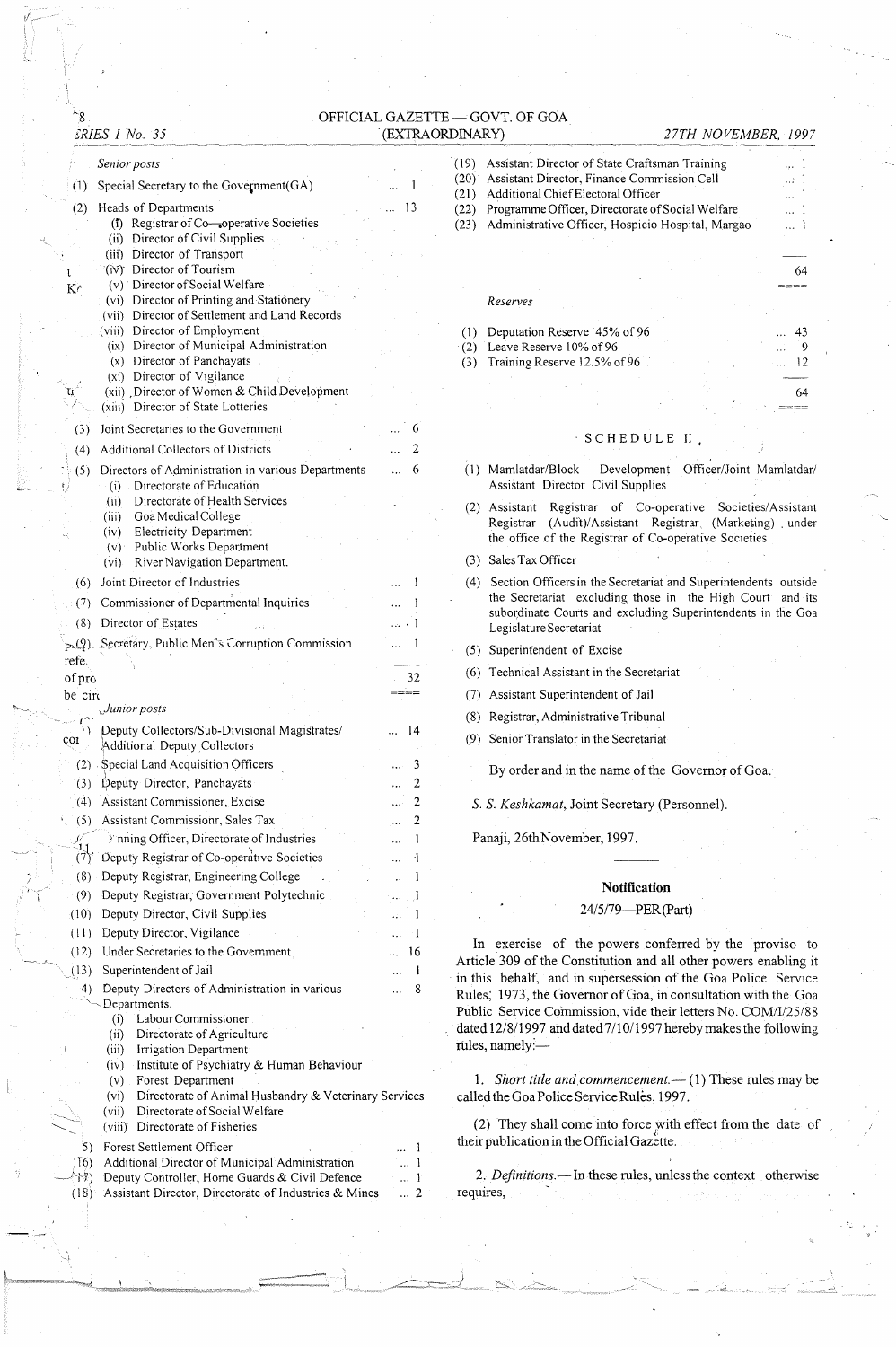# OFFICIAL GAZETTE - GOVT. OF GOA (EX1RAORDINARY)

*SERIES 1 No. 35* 

#### (a) "Commission" means the Goa Public Service Commission;

(b) "Duty Post" means any post specified in the Schedule and includes a temporary post carrying the same designation as any of the posts specified in that Schedule, and the scale of pay which is identical to that attached to Grade II of the Service and any other temporary post declared as duty post by the Government;

(c) "Govemment" means the Govemment of Goa; .

(d) "Member of the Service" means a person appointed on regular basis in anyone of the 4 grades of the Service and includes a person appointed on probation to the Junior Scale of the Service;

(e) "Schedule" means the Schedule appended to these rules;

(f) "Service" means the Goa Police Service;

(g) "Probationer" for the purpose of these Rules, means a person appointed to the Service on probation by direct recruitment;

(h) "Scheduled Castes" and "Scheduled Tribes" shall have the same meanings as are assigned to them by clauses (24) and (25) respectively of Article 366 of the Constitution of India;

(i) "Year" means the period commencing on the first day of April and ending on 31st day of March of the subsequent year.

3. Constitution of Service.-- (1) The Service shall have 4 grades, namely:-

(I) Selection Grade;

(2) Junior Administrative Grade;

(3) Senior Scale;

(4) Junior Scale.

(2) All the 4 grades shall be classified as Group 'A' posts(Gazetted):

Provided that the posts in Selection Grade, Junior Administrative Grade and Senior, Scale taken together shall generally not exceed 20% of the authorised permanent strength of the service. .

4. Strength of the Service.-- (i) The authorised permanent strength of the Service and posts included therein shall be as specified in the Schedule.

(ii) The Government, subject to such conditions and limitations, as may be prescribed in this behalf, may, by order create duty posts for such period as may be specified therein.

5. Method of recruitment.- Appointment to the Service shall be made by the following methods, namely:-

(a) 20% of the vacancies of the Junior Scale which occur from time to time as per the strength of the Service shall be filled by direct recruitment;

(b) The remaining 80% of the vacancies shall be filled : by promotion from amongst the officers who substantively hold the posts of Inspector of Police, excluding the post of Inspector of Police (Motor Transport) and Inspector of Police (Wireless), on regular basis for a minimum period of 5 years under the Government of Goa.

*Eligibility.* The candidate to be eligible for appointment to the Service through direct recruitment should be a degree holder of a recognised University and should be less than 35 years of age, relaxable by 5 years for Government servants as per the orders issued by the Government from time to time. The candidate should have adequate knowledge of Konkani.

*7. Competitive examination.-* A competitive examination for direct recruitment to the Service shall be conducted by the Commission, in the manner notified by the Government from time to time. The dates on which and the places at which the examination will be held, shall be fixed by the Commission.

8. Decision of the Commission to be final.-The decision of the Commission as to the eligibility or otherwise of a candidate for admission to the examination shall be final and no candidate to whom a certificate of admission has not been issued by the Commission shall be admitted to the examination.

9. List of successful candidates.<sup>1</sup> The Commission shall forward to the Government a select list arranged in order of merit of the candidates who have qualified by such standards as the Commission may determine.

10. Preparation of eligibility list -- (1) Every yez<sub>,</sub> with reference to the 1st of April of that year, the Government shall prepare an eligibility list of officers holding the posts of Inspector of Police for the purpose of promotion to the Junior Sealer the Service. Such list shall be circulated to all the officers ho ... 2 such posts.

(2) For the purpose of sub--rule (1), an officer shall considered as eligible for promotion to the Junior Scale  $\epsilon = 6$ Service, if he/she has held the said posts on regular basis fc==== minimum period of5 years. '

(3) The selection of the candidates shall be made on the of merit, with due regard to seniority.

*11. The constitution of the Selection Comm*  Recruitment under rule 5, shall be made on the recommendation. of a Selection Committee' (hereinafter referred to as the Committee), consisting of:-

Chairman:

(i) The Chairman or a Member of the Commission;

Members:

(ii) The Chief Secretary or some other equivalent senior official . to be nominated by the Chief Secretary;

(iii) The Secretary (Personnel), and if the Secretary (Per. happens to be the Chief Secretary, then any other senior Seq to be nominated by the Chief Secretary;

(iv) The Inspector General of Police.

*12. Conditions of eligibility and procedure*  selection.<sup>---</sup>(1) The Committee shall consider, from time to the cases of officers eligible under clause(b) of rule 5, have served in the posts *of* Inspector of Police for not less than 5 years in regular service and prepare a select list of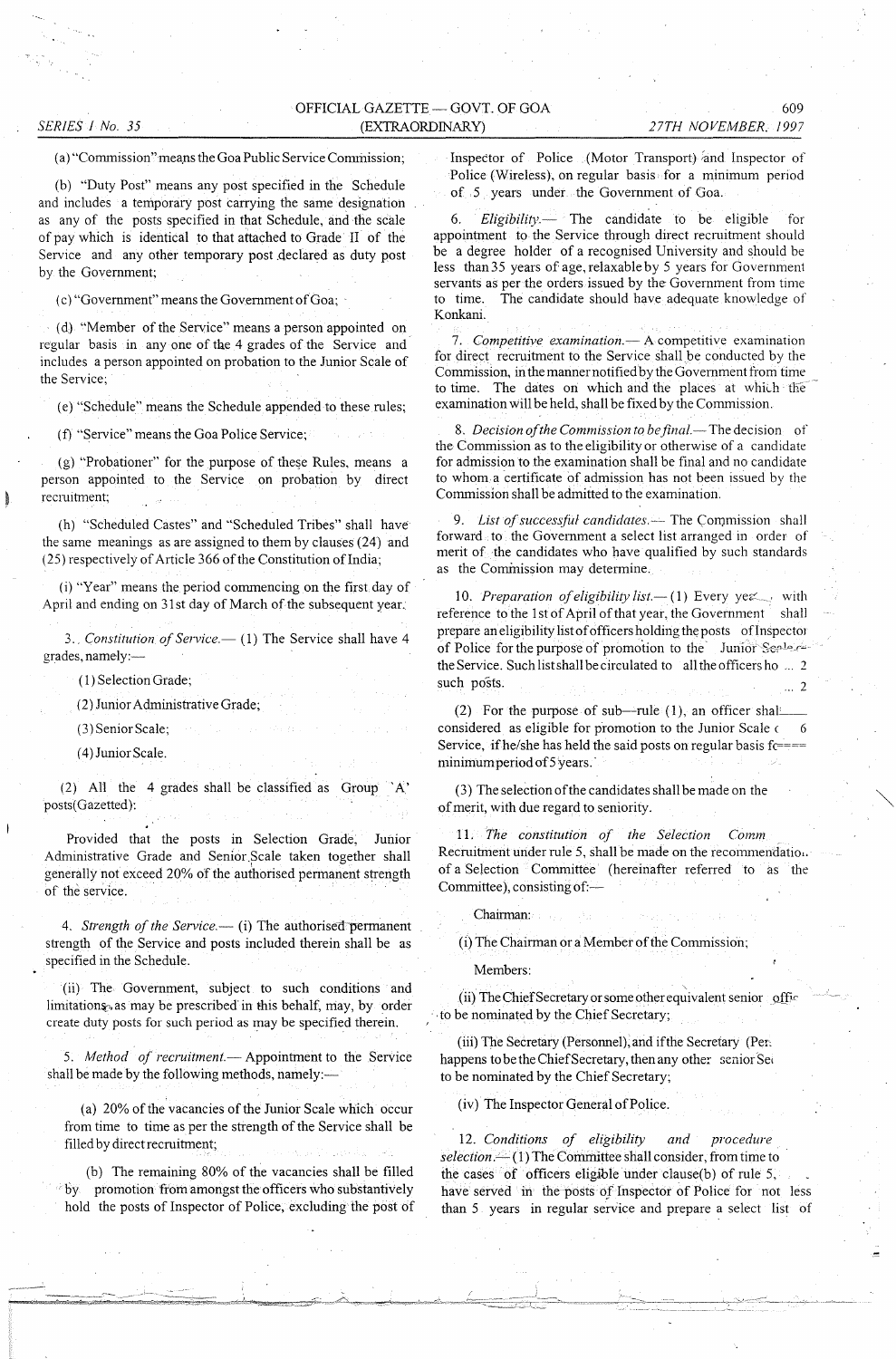# OFFICIAL GAZETTE - GOVT. OF GOA (EXTRAORDINARY) 27TH NOVEMBER, 1997

iTicers recommended, taking into account the actual vacancies t the time of selection. The selection for inclusion in the ist shall be based on merit and suitability in all respects for ppointment to the Service with due regard to seniority.

(2) The names of persons included in the select list shall be !rranged in the order of merit.

(3) The select list so prepared shall be forwarded by the Committee to the Government.

(4) The select list forwarded by the Committee shall ordinarily in force during the year in which it is prepared or until a fresh rect list is prepared for the purpose in accordance with these rules, whichever is earlier.

13. *Initial appointment of persons to the Service.*- The officers holding any of the posts, either in officiating or in substantive capacity, under the Goa Police Service Rules, 1973, and included in the Schedule, at the commencement of these Rules, shall be deemed to have been appointed to the Service:

14. *Appointment to the Service* - (1) Appointment to the Service shall be made in the order of merit from the select list referred to in the sub-rule(3) of rule 12 with due regard to the proportion specified in rule S.

 $(2)$ <sup>to</sup> $A$ ll appointments to the Service shall be made to the Selection Grade, Junior Administrative Grade, Senior Scale or  $\mu$ nior Seale of the Service and not against any specific post চাই ded in the Service. reft

of  $pr_{(3)}$  All appointments to the Selection Grade and Junior be  $\overrightarrow{cir}$  quinistrative Grade shall be treated as non-functional.

co <sup>1</sup> 5. *Period of probation*.— Every person appointed to the It Scale of the Service under rule 5 shall be on probation for  $(2)$ . Spt d of 2 years.

 $(3)$  De

~

(4) As *Training and Departmental* examination.~ A person (5) As:ted to the Service under rule S, shall undergo such  $y'$  aming and pass, during the period of probation, such departmental examination, as may be specified by the Government in consultation with the Commission:

Provided that the officers who have attained SO years of age and above and who are appointed under clause(b) of rule S, may be exempted from passing the departmental examinations.

17. Confirmation in the Service.-The Government may, in  $4f^*$  ltation with the Commission, confirm in the Service, any  $D_1$  who has been appointed under clause(a) of rule 5 and /~d to have satisfactorily completed his period of  $\lim_{(r) \to \infty}$ 

8. *Appointments to duty posts of the Service*. Every duty shall be held by a member of the Service.

 $\searrow$  ( 5) J. *Seniority.-* The relative seniority of direct recruits  $\frac{1}{16}$  promotees shall be determined in accordance with the provisions of the Goa Government (Seniority) Rules, 1967, .( as in force.

20. Pay and allowances.— The scales of pay attached to the Service shall be as follows:-

- (i) Selection Grade  $-$  Rs.4500-150-5700 (Pre-revised)
- (ii) Junior Administrative Grade ----Rs.3700-125-4700-150-5000(-do-)
- (iii) Senior Scale  $-$ Rs.3000-100-3500-125-4500 (-do-)
- (iv) Junior Scale  $-Rs.2200-75-2800-EB-100-4000(-do-)$

21. *Promotion to the Senior Scale*.-- (1) Promotion of the members of the Service to the Senior Scale shall be made in consultation with the Commission on the basis of merit with due regard to seniority,

(2) An officer with a minimum of 8 years of regular service in the Junior Scale shall be eligible for being considered for appointment to the Senior Scale:

Provided that where a person is considered for such appointment, all persons senior to him in the Junior Scale shall be considered irrespective of the fact whether or not they fulfil the requirements as to the minimum of 8 years of regular Service in the Junior Scale.

22. Appointment to the Junior Administrative Grade. $-$ ' (1) Appointment of members to the Junior Administrative Grade shall be made by promotion on the basis of seniority subject to fitness on the recommendation of the Committee as laid down under rule 11.

(2) A Senior Scale officer with minimum of 12 years of regular Service in the cadre including 2 years regular Service in Senior Scale shall be eligible for being considered for promotion to the Junior Administrative Grade:

Provided that where a person is considered for such appointment, all persons senior to him in the Senior Scale shall 'also be considered irrespective of the fact whether or not they fulfil the requirement as to the minimum of 12 years of Service in the scale.

23. Appointment to the Selection Grade.-(1) Appointment of members to the Selection Grade shall be made by promotion on the basis of seniority, subject to fitness on the recommendation of the Committee-as laid down under rule 11.

(2) A Junior Administrative Grade officer with minimum of 16 years of regular service in the cadre including 2 years regular Service in Junior Administrative Grade shall be eligible for being considered for promotion to the Selection Grade:

Provided that where a person is considered for such appointment, all persons senior to him in the Junior Administrative Grade shall also be considered irrespective of the fact whether or not they fulfil the requirement as to the minimum of 16 years of regular service in the cadre.

24. Disqualification.-- No person,-

(a) who has entered into or contraeted a marriage with a person having a spouse living, or

~ J

iQ